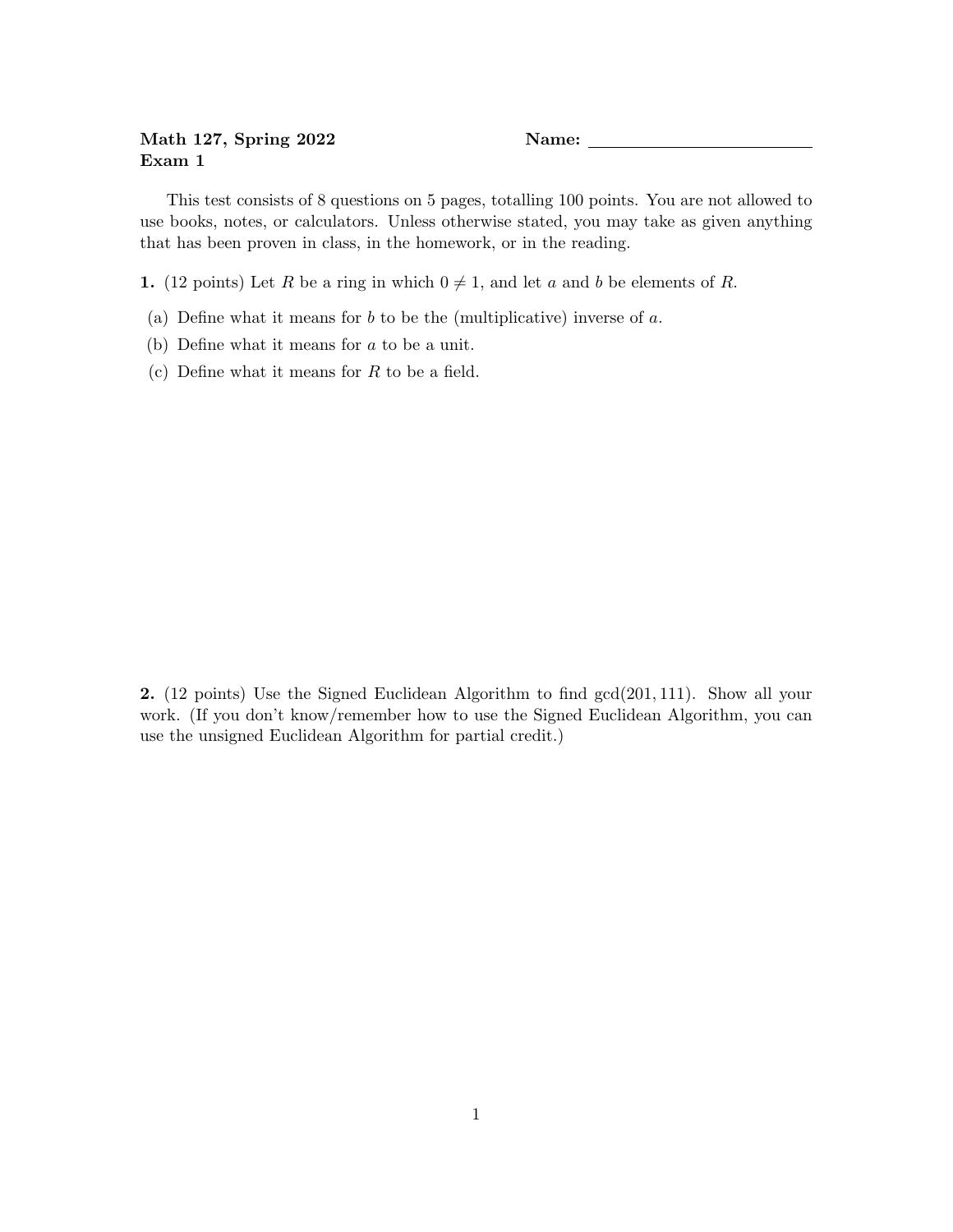3. (12 points)

- (a) Define what it means for  $a \in \mathbb{Z}/(47)$  to be a quadratic residue mod 47.
- (b) Suppose you want to list all quadratic residues mod 47. Briefly (1 or 2 sentences) EXPLAIN why you only have to compute 23 squares (mod 47), and not 46, to do this.

4. (12 points)

| $\boldsymbol{n}$ |  |  |  | − |  |  |
|------------------|--|--|--|---|--|--|
|                  |  |  |  |   |  |  |
| $5^n \pmod{11}$  |  |  |  |   |  |  |

- (a) Fill in the above table, where all powers of 5 (i.e., all  $5<sup>n</sup>$ ) are computed in  $\mathbb{Z}/(11)$ .
- (b) Is 5 primitive mod 11? Briefly (1 or 2 sentences) EXPLAIN your answer in terms of the definition of primitive.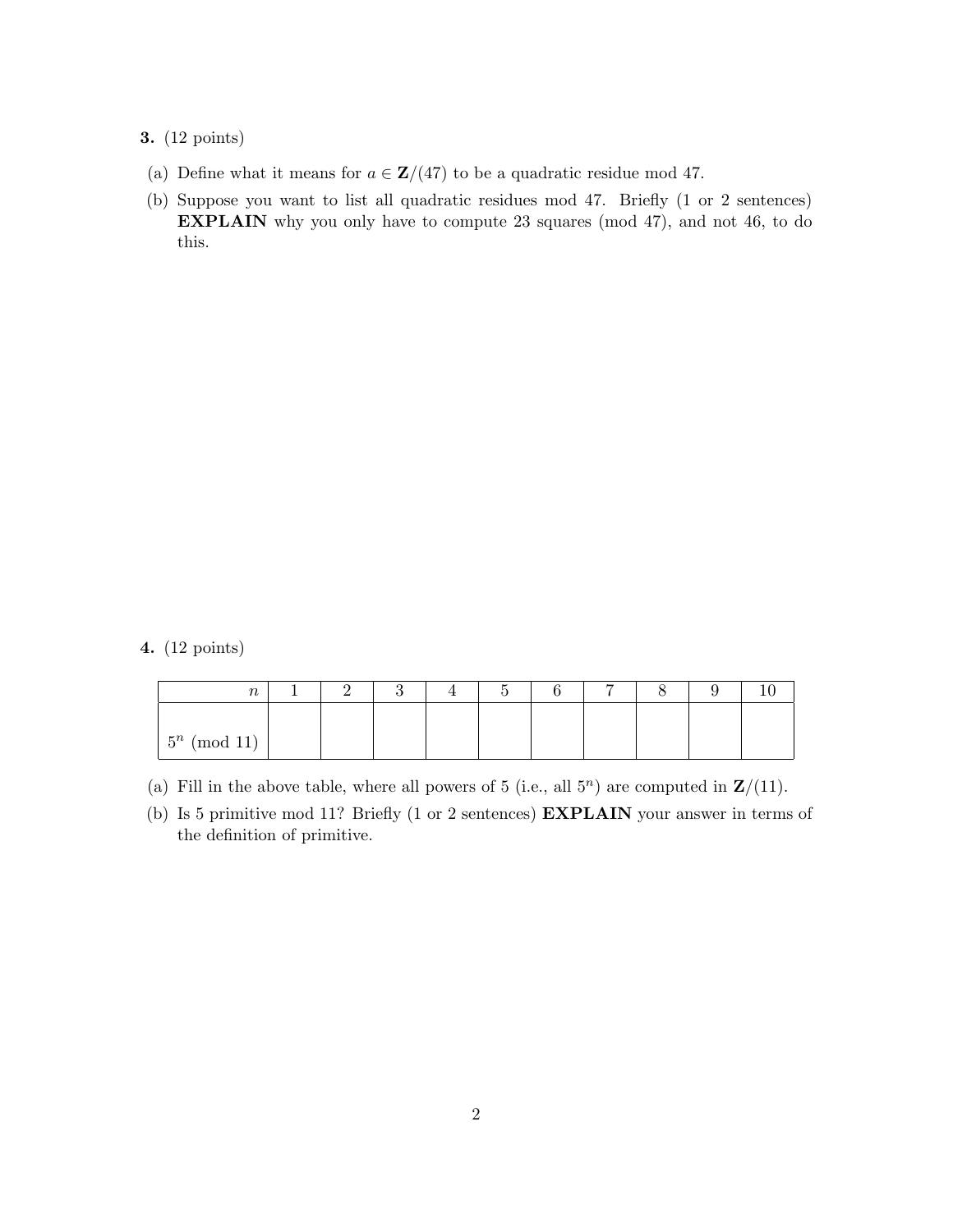5. (13 points) For  $a, d, k \in \mathbb{Z}$ , use the definition of "divides" (and not other results from the homework, etc.) to prove that if d divides  $a$ , then d divides  $a - dk$ .

6. (13 points) Use the Euclidean Algorithm to find the multiplicative inverse of 23 in  $\mathbb{Z}/(89)$ . Show all your work.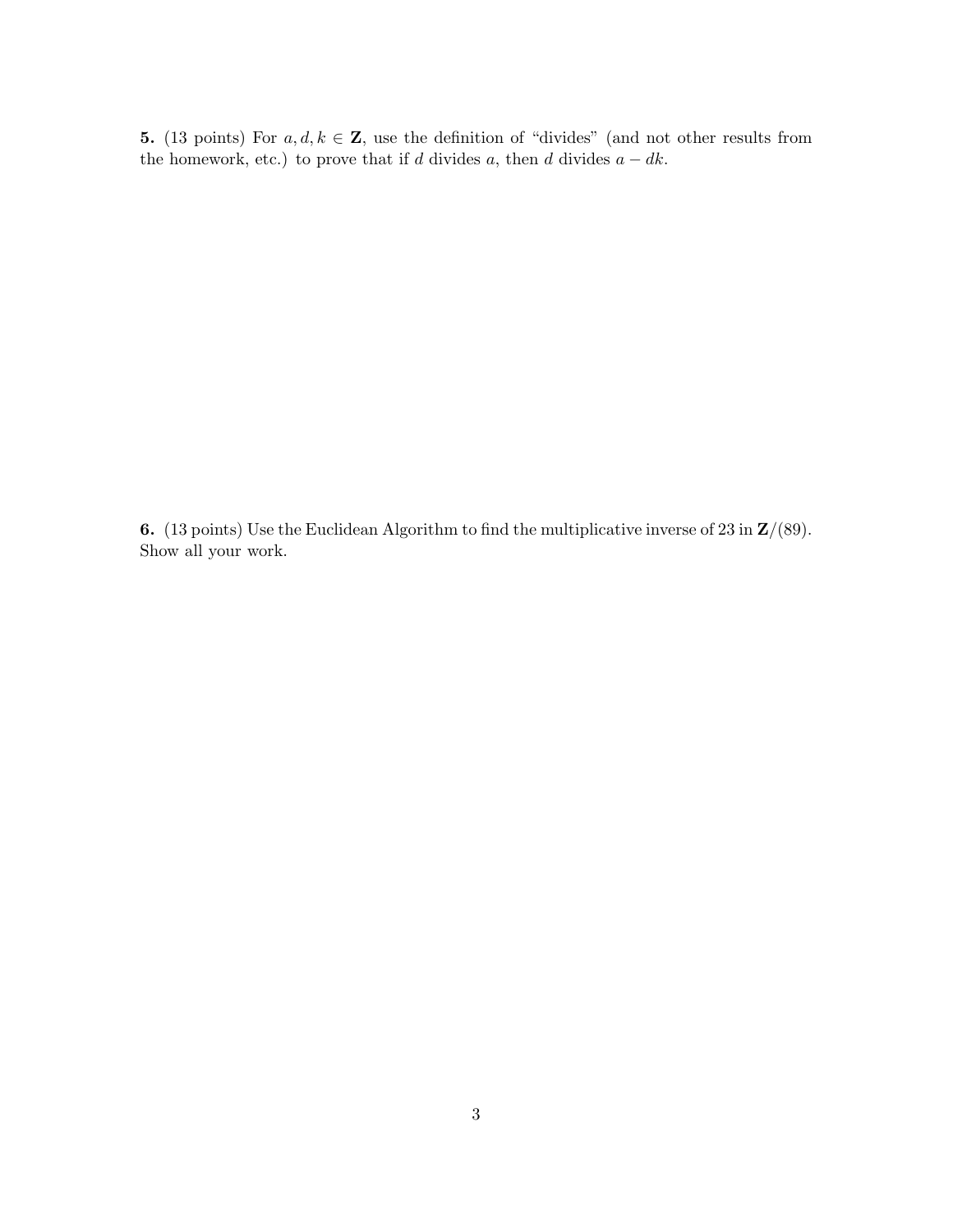7. (13 points) Use the Euclidean Algorithm to find  $gcd(x^6 + x^5 + x^3 + x^2 + x, x^5 + x^4)$  in  $\mathbf{F}_2[x]$ . Show all your work.